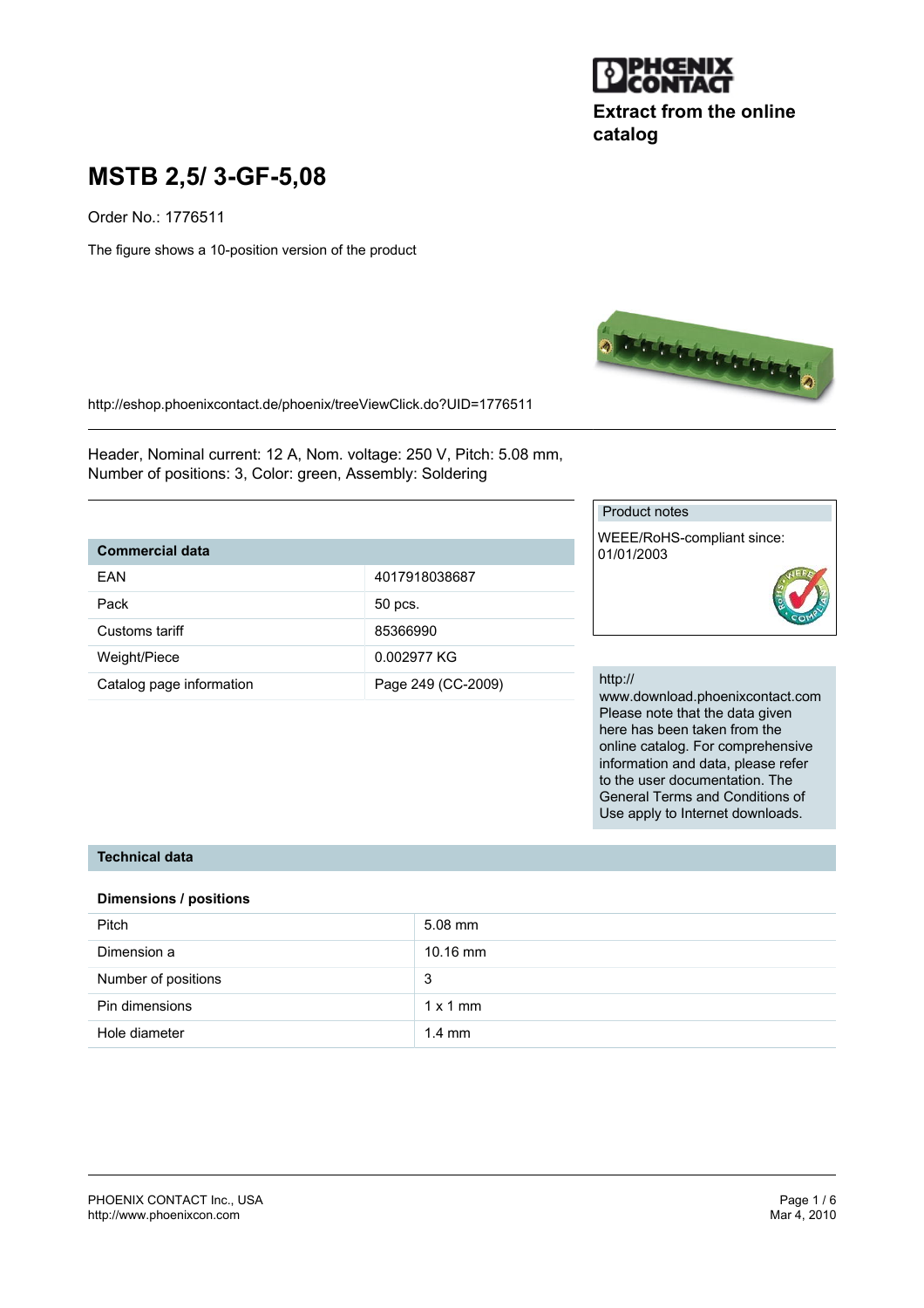| Technical data |  |  |  |
|----------------|--|--|--|
|----------------|--|--|--|

| Insulating material group          | Illa           |
|------------------------------------|----------------|
| Rated surge voltage (III/3)        | 4 kV           |
| Rated surge voltage (III/2)        | 4 kV           |
| Rated surge voltage (II/2)         | 4 kV           |
| Rated voltage (III/2)              | 320 V          |
| Rated voltage (II/2)               | 400 V          |
| Connection in acc. with standard   | EN-VDE         |
| Nominal current $I_N$              | 12A            |
| Nominal voltage $U_{N}$            | 250 V          |
| Maximum load current               | 12A            |
| Insulating material                | <b>PBT</b>     |
| Inflammability class acc. to UL 94 | V <sub>0</sub> |
|                                    |                |

**Certificates / Approvals**

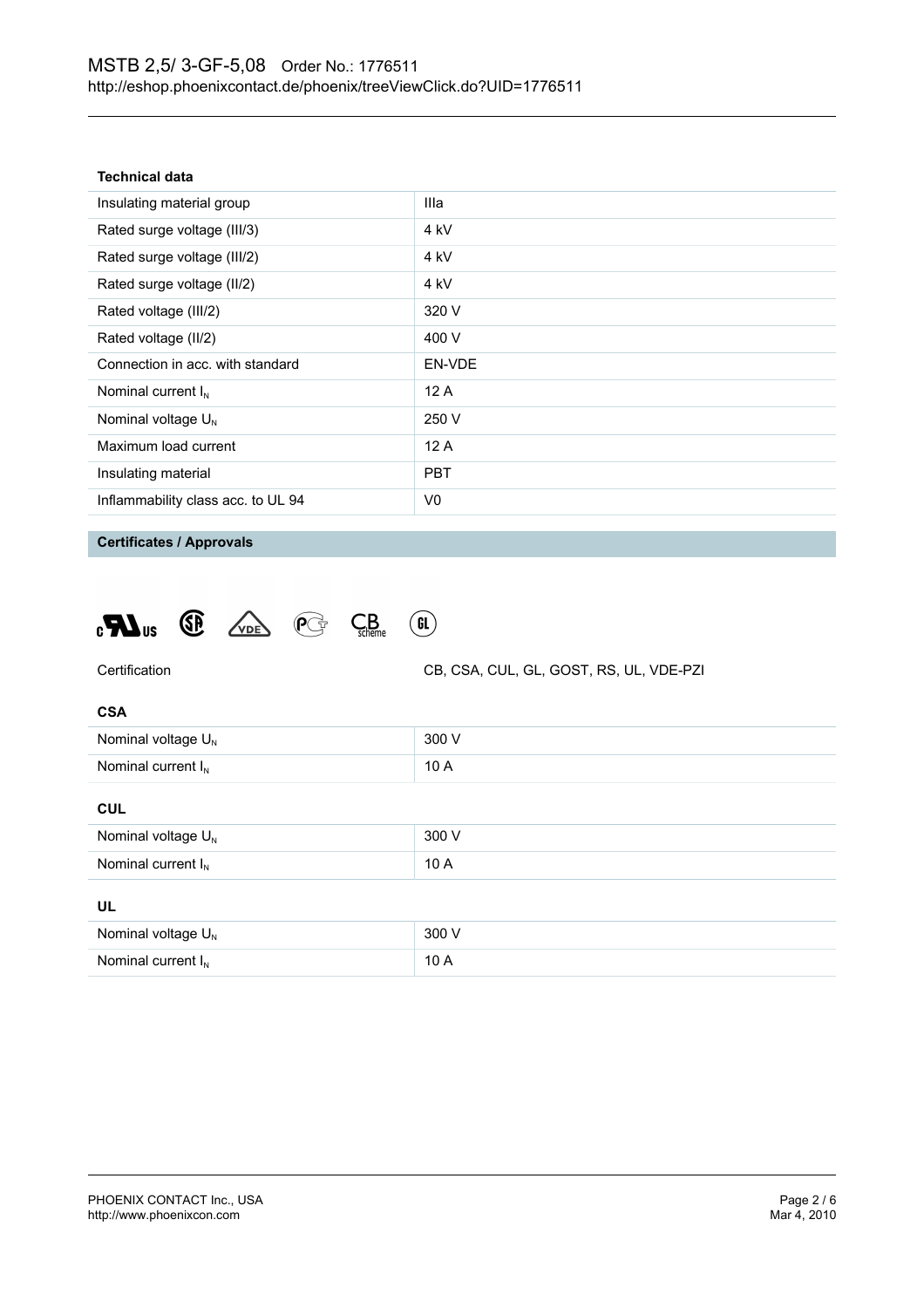| <b>Accessories</b>         |                          |                                                                                                                                                                                                  |
|----------------------------|--------------------------|--------------------------------------------------------------------------------------------------------------------------------------------------------------------------------------------------|
| Item                       | Designation              | Description                                                                                                                                                                                      |
| <b>Assembly</b>            |                          |                                                                                                                                                                                                  |
| 1755477                    | MSTB-BL                  | Keying cap, for forming sections, plugs onto header pin, green<br>insulating material                                                                                                            |
| <b>Marking</b>             |                          |                                                                                                                                                                                                  |
| 1051993                    | <b>B-STIFT</b>           | Marker pen, for manual labeling of unprinted Zack strips, smear-<br>proof and waterproof, line thickness 0.5 mm                                                                                  |
| 0804293                    | SK 5,08/3,8:FORTL.ZAHLEN | Marker card, printed horizontally, self-adhesive, 12 identical<br>decades marked 1-10, 11-20 etc. up to 91-(99)100, sufficient for<br>120 terminal blocks                                        |
| 0805085                    | SK 5,08/3,8:SO           | Marker card, special printing, self-adhesive, labeled acc. to<br>customer requirements, 12 identical marker strips per card, max.<br>25-position labeling per strip, color: white                |
| 0803906                    | SK U/3,8 WH: UNBEDRUCKT  | Unprinted marker cards, DIN A4 format, pitch as desired, self-<br>adhesive, with 40 stamped marker strips, 185 mm strip length, can<br>be labeled with the CMS system or manually with the M-PEN |
| 0811228                    | X-PEN 0,35               | Marker pen without ink cartridge, for manual labeling of markers,<br>labeling extremely wipe-proof, line thickness 0.35 mm                                                                       |
| <b>Plug/Adapter</b>        |                          |                                                                                                                                                                                                  |
| 1734401                    | <b>CR-MSTB</b>           | Coding section, inserted into the recess in the header or the<br>inverted plug, red insulating material                                                                                          |
| <b>Additional products</b> |                          |                                                                                                                                                                                                  |
|                            |                          |                                                                                                                                                                                                  |
| Item                       | Designation              | Description                                                                                                                                                                                      |
| General                    |                          |                                                                                                                                                                                                  |
| 1873210                    | FKC 2,5/3-STF-5,08       | Plug component, Nominal current: 12 A, Nom. voltage: 250 V,<br>Pitch: 5.08 mm, Number of positions: 3, Connection type: Spring-<br>cage conn., Color: green                                      |
| 1902314                    | FKCT 2,5/3-STF-5,08      | Plug component, Nominal current: 12 A, Nom. voltage: 250 V,<br>Pitch: 5.08 mm, Number of positions: 3, Connection type: Spring-<br>cage conn., Color: green                                      |
| 1874112                    | FKCVR 2,5/3-STF-5,08     | Plug component, Nominal current: 12 A, Nom. voltage: 250 V,<br>Pitch: 5.08 mm, Number of positions: 3, Connection type: Spring-<br>cage conn., Color: green                                      |
| 1873812                    | FKCVW 2,5/3-STF-5,08     | Plug component, Nominal current: 12 A, Nom. voltage: 250 V,<br>Pitch: 5.08 mm, Number of positions: 3, Connection type: Spring-                                                                  |

cage conn., Color: green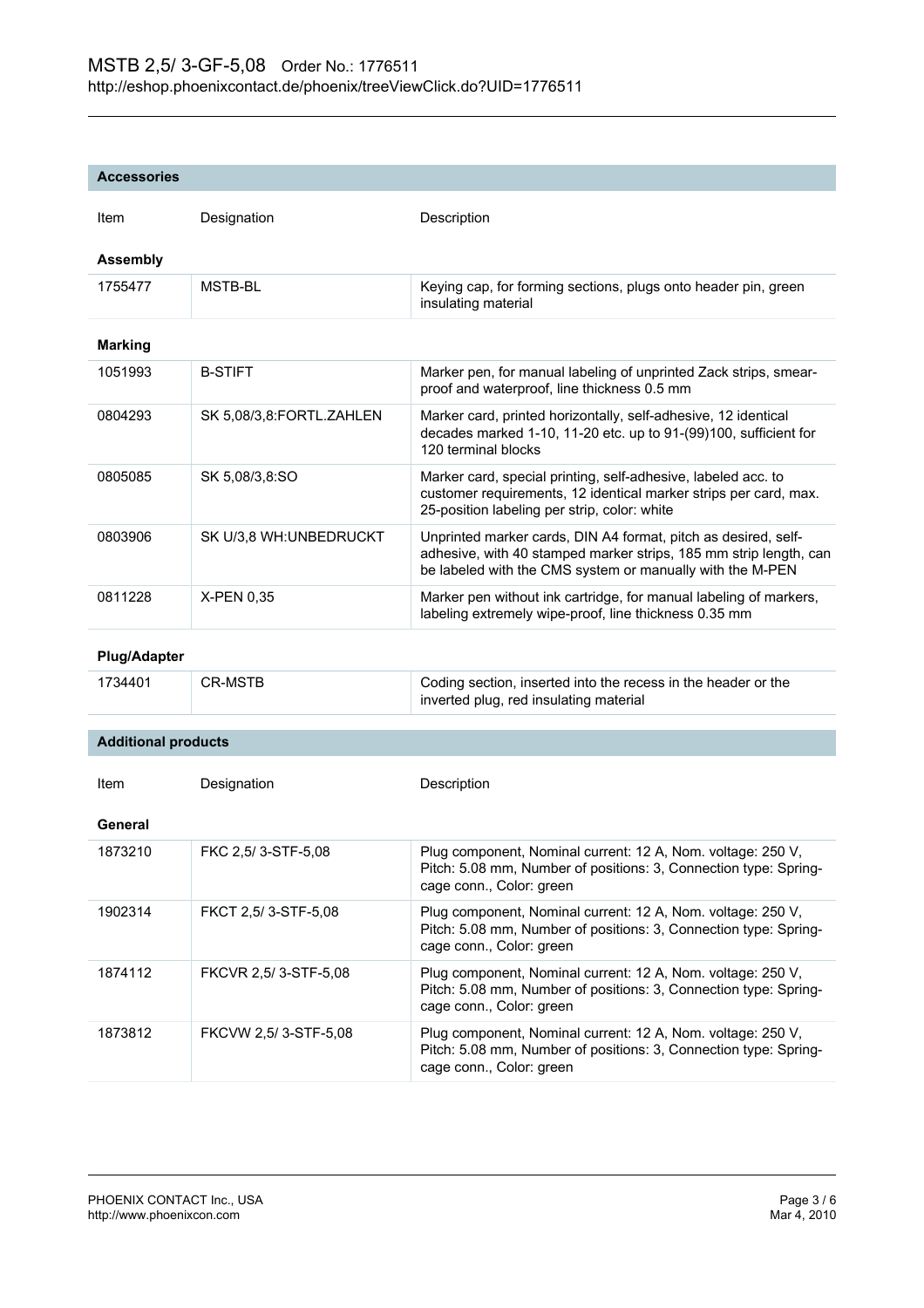| 1777811 | FRONT-MSTB 2,5/3-STF-5,08 | Plug component, Nominal current: 12 A, Nom. voltage: 250 V,<br>Pitch: 5.08 mm, Number of positions: 3, Connection type: Screw<br>connection, Color: green                           |
|---------|---------------------------|-------------------------------------------------------------------------------------------------------------------------------------------------------------------------------------|
| 1777992 | MSTB 2,5/3-STF-5,08       | Plug component, Nominal current: 12 A, Nom. voltage: 250 V,<br>Pitch: 5.08 mm, Number of positions: 3, Connection type: Screw<br>connection, Color: green                           |
| 1809747 | MSTBC 2,5/3-STZF-5,08     | Plug component, Nominal current: 12 A, Nom. voltage: 320 V,<br>Pitch: 5.08 mm, Number of positions: 3, Connection type: Crimp<br>connection, Color: green                           |
| 1805314 | MSTBT 2.5/3-STF-5.08      | Plug component, Nominal current: 12 A, Nom. voltage: 250 V,<br>Pitch: 5.08 mm, Number of positions: 3, Connection type: Screw<br>connection, Color: green                           |
| 1835106 | MVSTBR 2,5/3-STF-5,08     | Plug component, Nominal current: 12 A, Nom. voltage: 250 V,<br>Pitch: 5.08 mm, Number of positions: 3, Connection type: Screw<br>connection, Color: green                           |
| 1834916 | MVSTBW 2,5/3-STF-5,08     | Plug component, Nominal current: 12 A, Nom. voltage: 250 V,<br>Pitch: 5.08 mm, Number of positions: 3, Connection type: Screw<br>connection, Color: green                           |
| 1883365 | QC 1/3-STF-5.08           | Plug component, Nominal current: 10 A, Nom. voltage: 500<br>V, Pitch: 5.08 mm, Number of positions: 3, Connection type:<br>Insulation displacement connection QUICKON, Color: green |
| 1853117 | TMSTBP 2,5/3-STF-5,08     | Plug component, Nominal current: 12 A, Nom. voltage: 250 V,<br>Pitch: 5.08 mm, Number of positions: 3, Connection type: Screw<br>connection, Color: green                           |
|         |                           |                                                                                                                                                                                     |

# **Diagrams/Drawings**

Drilling plan/solder pad geometry

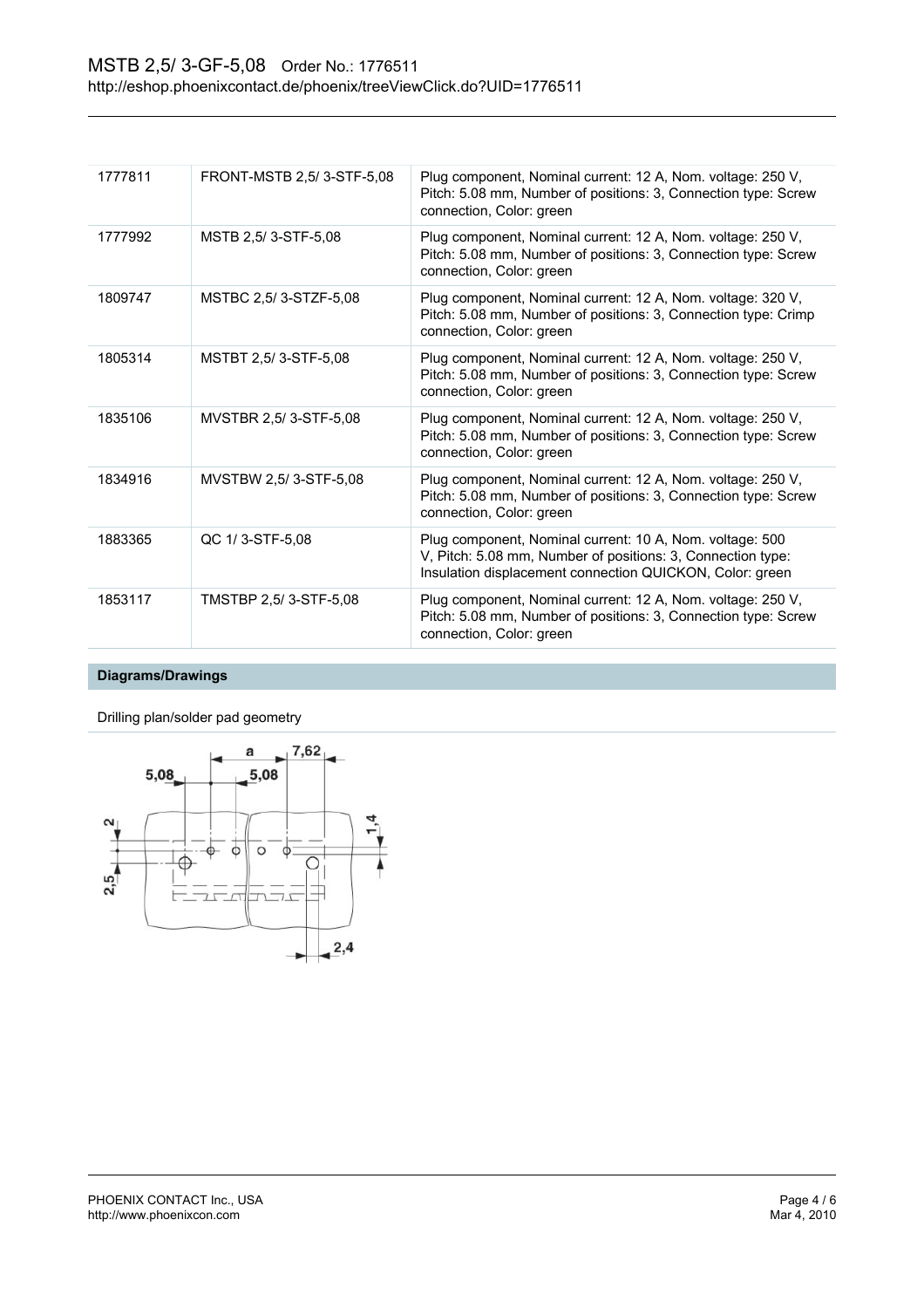Dimensioned drawing